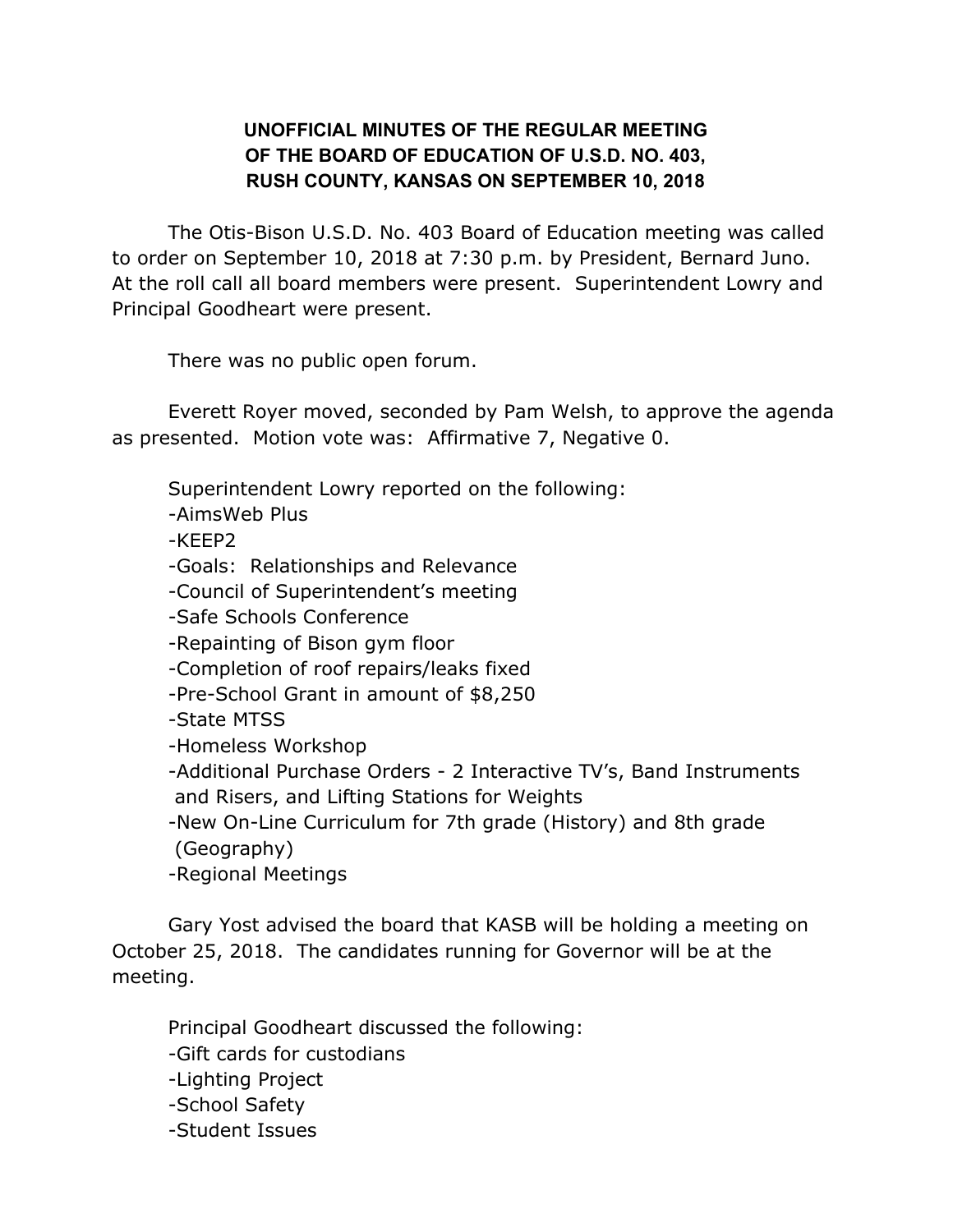SouthWinds Academy Report:

-Superintendent Lowry discussed the written reports from Milt Dougherty and Shannon Anderson

Motion made by Karen Maier, seconded by Pam Welsh, to approve the August 13, 2018 regular meeting minutes, August 22, 2018 special meeting minutes, treasurer's report, accounts payable, activity funds and petty cash fund. Motion vote was: Affirmative 7, Negative 0.

Motion made by Karen Maier, seconded by Everett Royer, to approve Bernard Juno as the Chief Negotiator and Gary Yost as Negotiating Team Member. Motion vote was: Affirmative 7, Negative 0.

Motion made by Gary Yost, seconded by Pam Welsh, to appoint Everett Royer to the Insurance Committee. Motion vote was: Affirmative 7, Negative 0.

Gary Yost moved, seconded by Pam Welsh, to appoint Jason Wagner to the Appraisal Committee. Motion vote was: Affirmative 7, Negative 0.

Motion made by Bernard Juno, seconded by Karen Maier, to appoint Gary Yost as our SQE Representative. Motion vote was: Affirmative 7, Negative 0.

Gary Yost moved, seconded by Jason Wagner, to approve the Out-of-District Applications for Ethan Hitschmann, Jacob Olivarez, Jaycie Reeves, Brooklynn Roth, Nathan Roth, Christian Roth and Jayce Kohls. Motion vote was: Affirmative 7, Negative 0.

Motion made by Gary Yost, seconded by Robert Mitchell, to approve the Out-of-District School Attendance and Transportation Form for Brooklynn, Christian and Nathan Roth. Motion vote was: Affirmative 7, Negative 0.

Motion made by Gary Yost, seconded by Jason Wagner, to approve the updated supplemental list as presented. (List attached and by this reference made a part of these minutes.) Motion vote was: Affirmative 7, Negative 0.

Everett Royer moved, seconded by Robert Mitchell, to approve a stipend of \$500.00 for the ESL Coordinator, Ann Baus. Motion vote was: Affirmative 7, Negative 0.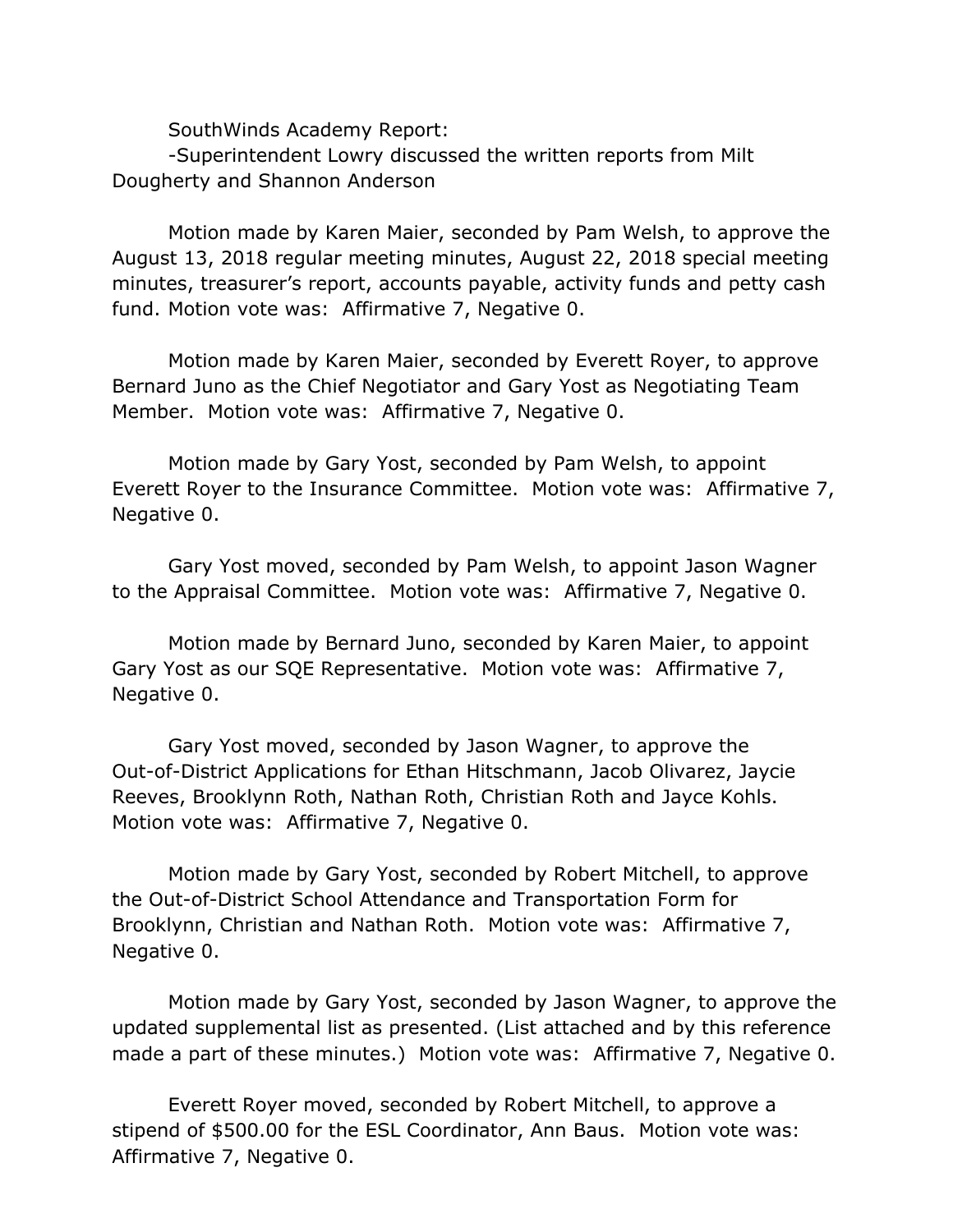Karen Maier moved to adjourn. Gary Yost seconded the motion. Motion vote was: Affirmative 7, Negative 0.

\_\_\_\_\_\_\_\_\_\_\_\_\_\_\_\_\_\_\_\_\_\_ \_\_\_\_\_\_\_\_\_\_\_\_\_\_\_\_\_\_\_\_\_\_

The meeting was adjourned at 8:07 p.m.

Respectfully Submitted:

Chairperson Janice M. Pivonka, Clerk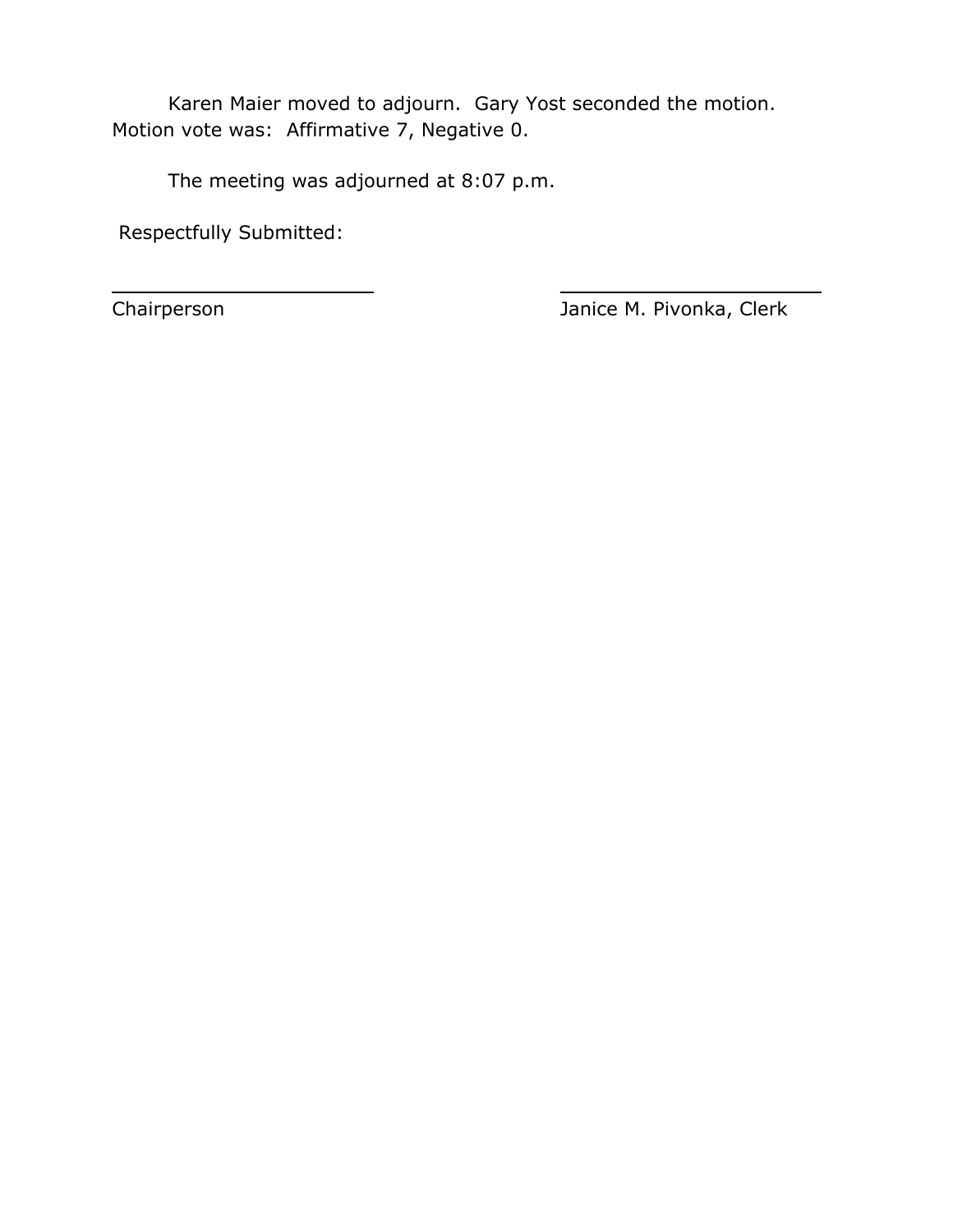## August 28, 2018

OTIS-BISON HIGH SCHOOL ACTIVITY & CLUB SPONSORS 2018/19

| CHEERLEADERS -----------------------------Jenny McAllie, Kelsey Monahan, Brandi Gilpin      |  |
|---------------------------------------------------------------------------------------------|--|
|                                                                                             |  |
| DECA (Distributive Education Clubs of America)-------Tory Arnberger/Jennifer Chapman        |  |
|                                                                                             |  |
|                                                                                             |  |
|                                                                                             |  |
|                                                                                             |  |
|                                                                                             |  |
|                                                                                             |  |
|                                                                                             |  |
|                                                                                             |  |
|                                                                                             |  |
|                                                                                             |  |
|                                                                                             |  |
|                                                                                             |  |
|                                                                                             |  |
|                                                                                             |  |
|                                                                                             |  |
|                                                                                             |  |
|                                                                                             |  |
|                                                                                             |  |
|                                                                                             |  |
|                                                                                             |  |
|                                                                                             |  |
| SUMMER WEIGHTS-----------------------------------Travis Starr/Curtis Little/Danny Zarzutzki |  |
|                                                                                             |  |
|                                                                                             |  |
|                                                                                             |  |
|                                                                                             |  |